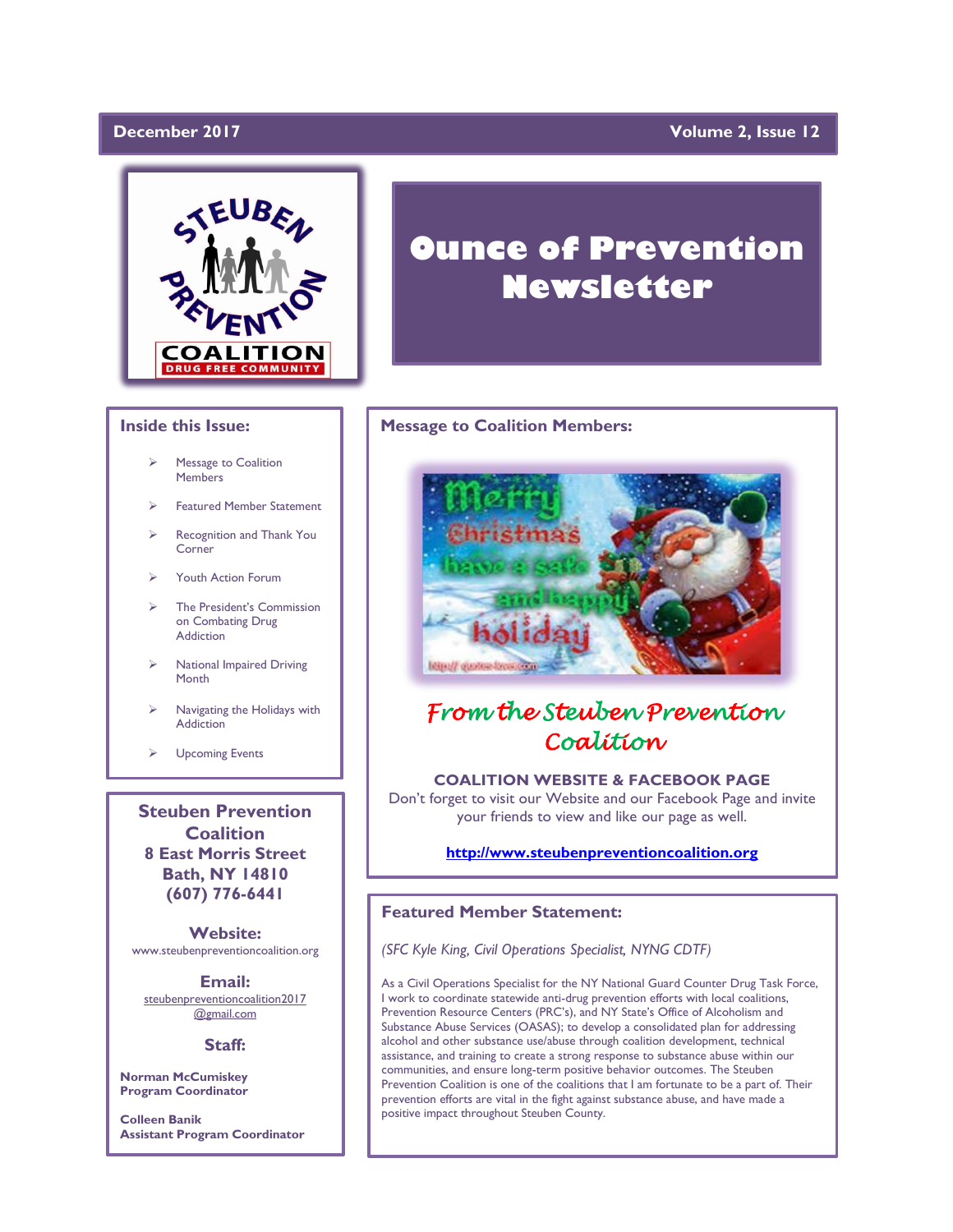# **Recognition and Thank You Corner**

A special thank you goes out to all advisors of the eight school districts who participated in the 2017 Youth Action Forum as well as our speakers and presenters for the day.



Judith A. Rowe



Mark Recktenwald

Recognition and Thank You goes out to the Wellness Committee for Catholic Charities of Steuben. These individuals out did themselves putting on a wonderful Holiday Party packed full of food and entertainment which included an ornament gift exchange, caroling and photo sessions with Santa Claus.



# **4 th Annual Youth Action Forum Student Leaders Initiating Change**



On November 20th, the Steuben Prevention Coalition together with Bath-Haverling School District and The Main Place of Hornell sponsored the 4th Annual Youth Action Forum - Student Leaders Initiating Change for Healthy & Positive Schools and Communities.

This year's forum was attended by eight school districts in Steuben County including Addison, Avoca, Bath-Haverling, Bradford, Campbell-Savona, Canisteo-Greenwood, Hammondsport and Prattsburgh with a total of 80 students participating.

The purpose of our Youth Action Forum is to empower our young people to "BE THE CHANGE", give students a voice to be heard among peers and within the community and to develop skills necessary to nurture abilities in themselves and others in order to make an impact at school or in the larger community. In addition, our students were coached on how to network with other students and leaders to identify available resources and practices that would aid in bringing about that change.

These areas of focus were addressed by Key Note Speaker, Judith A. Rowe of Judith A. Rowe Consulting, LLC., Mike Sweet of the Chamber of Commerce, Cari Scott who is in charge of the Bath Rotary Interact Group and Mark Recktenwald who is a member of the Coalition and Guidance Counselor at Bath Havering High School.

The goal for this year's forum was to encourage and develop their use of these skills so that the students can then engage in discussions within their individual schools and identify the critical issues impacting their school climate, their peers, and their community.

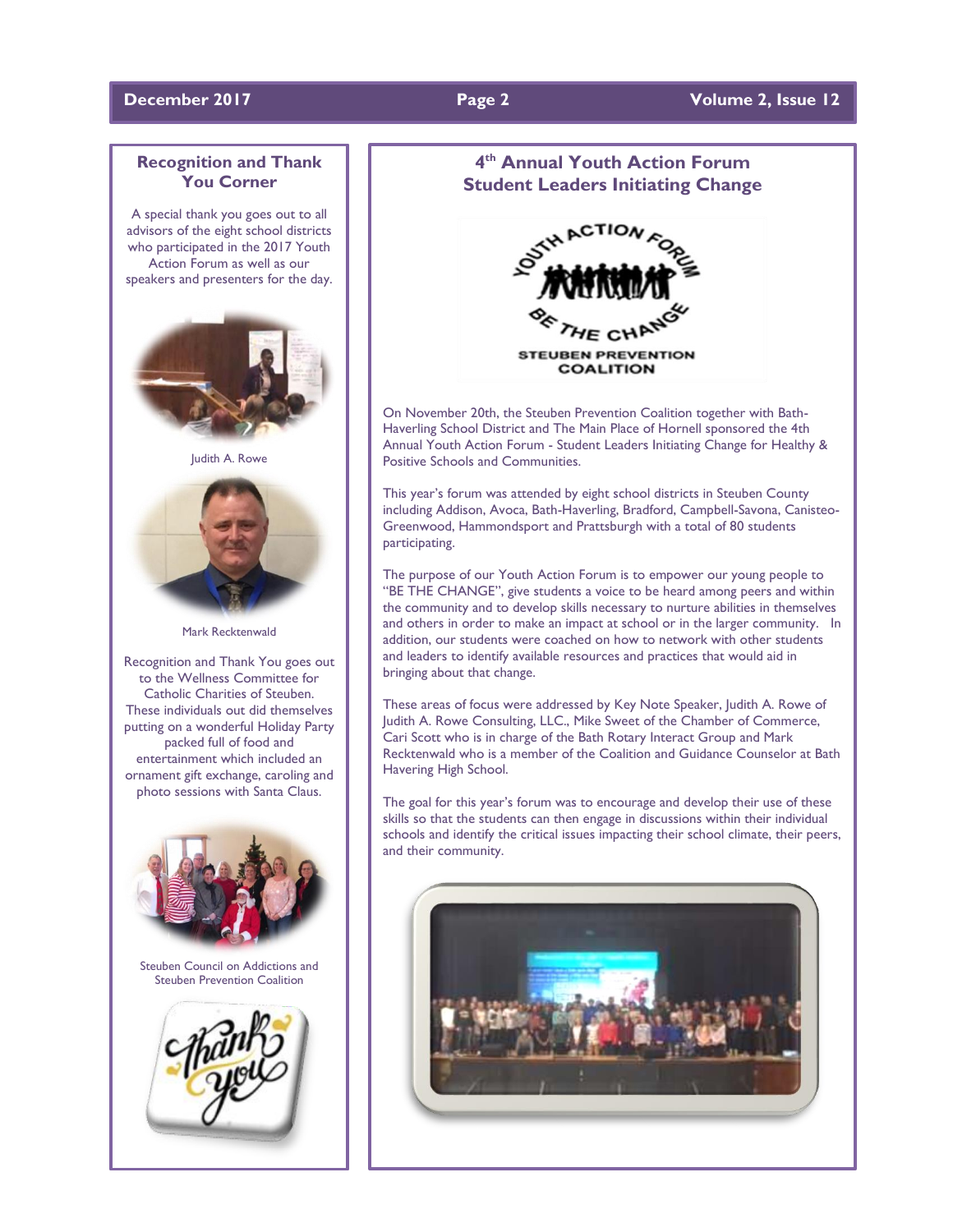# **December** 2017 **Page 3 Page 3 Volume 2, Issue 12**



# THE PRESIDENT'S COMMISSION **ON COMBATING DRUG ADDICTION AND THE OPIOID CRISIS**

### **Final Report**

The Commission, begun by President Trump via executive order, released their final report of recommendations in early November 2017.

President Trump stated before the report's release that fighting the opioid epidemic is a top priority of the Administration.

On October 26, 2017, the opioid crisis was declared a national public health emergency under federal law.

The recommendations include calling for an expansive national multi-media campaign, more data sharing, law enforcement officers being equipped with life-saving naxolone, and more.

The full report is available to the public by clicking on the link below:

[https://www.whitehouse.gov/sites/](https://www.whitehouse.gov/sites/whitehouse.gov/files/images/Final_Report__11-2-2017.pdf) [whitehouse.gov/files/images/Final\\_](https://www.whitehouse.gov/sites/whitehouse.gov/files/images/Final_Report__11-2-2017.pdf) [Report\\_\\_11-2-2017.pdf](https://www.whitehouse.gov/sites/whitehouse.gov/files/images/Final_Report__11-2-2017.pdf)





**What Can You Do to Support National Drunk and Drugged Driving Prevention Month?**

Beyond the obvious admonition, "Don't drink and drive," here are five suggestions for doing your part to raise awareness and support National Drunk and Drugged Driving Prevention Month:

1. Familiarize yourself with the definition of a standard drink of each of the various alcoholic beverages, as well as the numbers of standard drinks/cocktail or drink container. This can help you decide when to intervene on a friend's behalf, for example. It can also be a point of conversation leading up to a celebratory night on the town.

2. Understand how alcohol changes the brain and why staying within low-risk drinking limits is so important. These limits, for example, help a person's liver keep up with metabolizing the quantity of alcohol consumed and thereby allowing the person to stay in control of his/her brain and therefore his/her thoughts and actions.

3. Understand how brain changes are caused by binge drinking or heavy social drinking, in addition to alcoholism (addiction). In fact, most people who drive while impaired are NOT alcoholics. Rather, they are alcohol abusers. "How Much is Too Much? At-Risk Drinking Patterns Explained."

4. Learn how it's possible for a person to drink and "choose" to drive. "DUI – Is It a Choice or an Accident?" This can help you protect yourself from the drinking behaviors that occur when a person who drinks too much.

5. Advocate for standard drink labels on alcoholic beverage containers and on restaurant and bar menus.

*Lisa Frederiksen Breaking The Cycles*